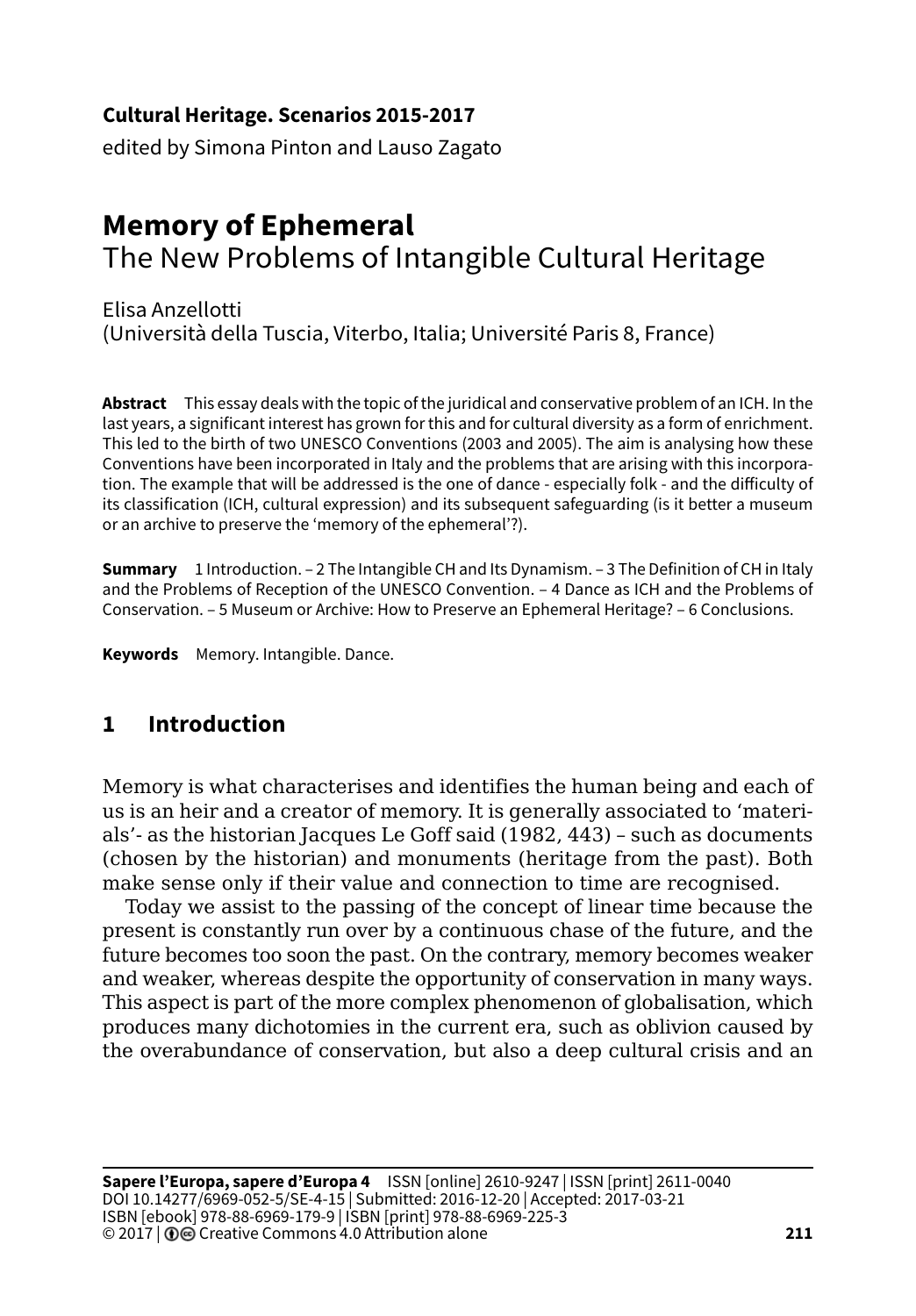increasing homologation**<sup>1</sup>** (Lipovetsky 2013; Adorno, Horkheimer 1966).

Maybe in response to all of this, in the last years, a significant interest has grown for the ICH and for cultural diversity as a form of enrichment. This led to the birth of the 2003 UNESCO Convention – born from the observation of the absence on the world map of the masterpieces of the world's southern cultures, mostly characterised by immateriality – and the 2005 UNESCO Convention. It is possible to notice how these two Conventions are strictly connected, being the ICH a main factor of cultural diversity. Both are of great importance, as they are rooted in the UDHR of 1948. Cultural diversity sprouts after all from a framework of democracy, tolerance, social justice and mutual respect between different cultures and populations and is an essential factor in ensuring peace and security on the local, national and international scale, honouring the importance of cultural diversity as part of the fulfilment of human rights and freedom proclaimed in the UDHR. These same principles are increasingly being challenged by forms of racism expressed in various ways, including questionable political choices.

In this paper, I analyse how these Conventions have been incorporated in Italy and the problems that are arising from this incorporation. The example that will be addressed is the one of dance – especially folk – and the difficulty of its classification (ICH, cultural expression)**<sup>2</sup>** and its subsequent safeguarding.

The 2003 UNESCO Convention offers a specific definition of safeguarding (art. 2):

'Safeguarding' means measures aimed at ensuring the viability of the ICH, including the identification, documentation, research, preservation, protection, promotion, enhancement, transmission, particularly through formal and non-formal education, as well as the revitalization of the various aspects of such heritage.

In Italy, we talk more often about preservation and conservation, giving a limiting connotation to the term and in some cases even a negative one. The word 'conservation' may be perceived as an operation of freezing/enclosing, therefore negative, which then reflects into the biased topic of museums and in general of 'places of conservation'.

**2** Identifying this category is not easy (Tarasco 2004; 2008), but in this context I would consider dance as ICH. The plain identification as activity seems simplistic and in our juridical system there is not clarity on this term, although defined by the UNESCO Convention of 2005 (art. 4(4)) and even included in the name of the corresponding Ministry: MIBACT.

**<sup>1</sup>** Many scholars speak about cultural disorientation (Lipovetsky 2010), age of oblivion (Judt 2009), cultural industry creates by the changes of the new technologies (Lyotard 1981). The debate is extensive but these few examples are already sufficient to understand the scope.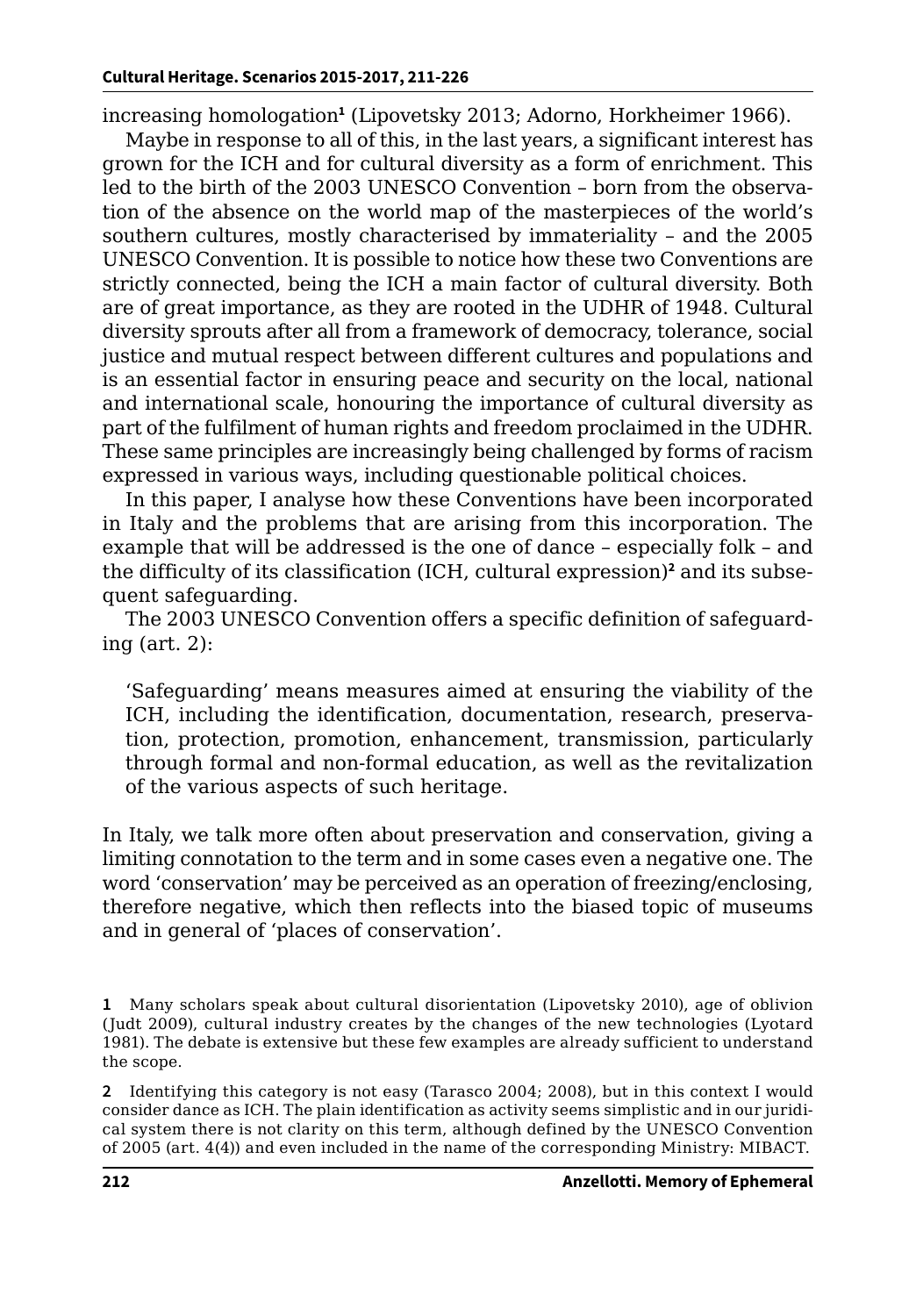## **2 The Intangible CH and Its Dynamism**

Since many years some Countries, particularly those founded on oral culture or having a big component of intangible heritage, have dedicated before others particular attention to this kind of heritage (especially after armed conflicts that had threatened their cultural identity). For instance, Japan in 1950 had laws for the protection of CH, ICH and for people defined as 'living treasure' (Isomura 2004).

The expression 'intangible heritage' was used officially for the first time in a conference held in Mexico in 1982. Through the years various interventions followed (Le Scouarnec 2004, 26-40), where the focus on this type of heritage increased, until 17 October 2003, when the adoption of the 2003 UNESCO Convention by the UNESCO and by the GA during its thirty-second session in Paris took place. 137 Countries signed this agreement, including Italy.

Every State had to adopt this agreement into its own legal system, with many difficulties. Some problems arose from the definition of ICH,**<sup>3</sup>** in fact some States did not consider the Convention adequate and refused to even sign it.

The ICH is defined in art. 2:

1. ICH means the practices, representations, expressions, knowledge, know-how – as well as the instruments, objects, artifacts and cultural spaces associated therewith – that communities, groups and, in some cases, individuals recognize as part of their CH. This ICH, transmitted from generation to generation, is constantly recreated by communities and groups in response to their environment, their interaction with nature and their history, and gives them a sense of identity and continuity, thus promoting so the respect for cultural diversity and human creativity. For the purposes of this Convention, it will consider such intangible CH only to the extent that it is compatible with existing instruments relating to human rights and the requirements of mutual respect among communities, groups and individuals as well as sustainable development.

2. The ICH as defined in paragraph 1 above, is manifested *inter alia* in the following areas:

a. oral traditions and expressions, including language as a vehicle of the ICH;

**<sup>3</sup>** On a terminological question linked to this kind of heritage, see Cirese (2002, 66-9). There is less homogeneity of terms for the word 'heritage'. Someone speaks about property, some of tradition, etc. In general, on the importance and the difficulty of finding a standard terminology, see van Zanten (2004, 36-43).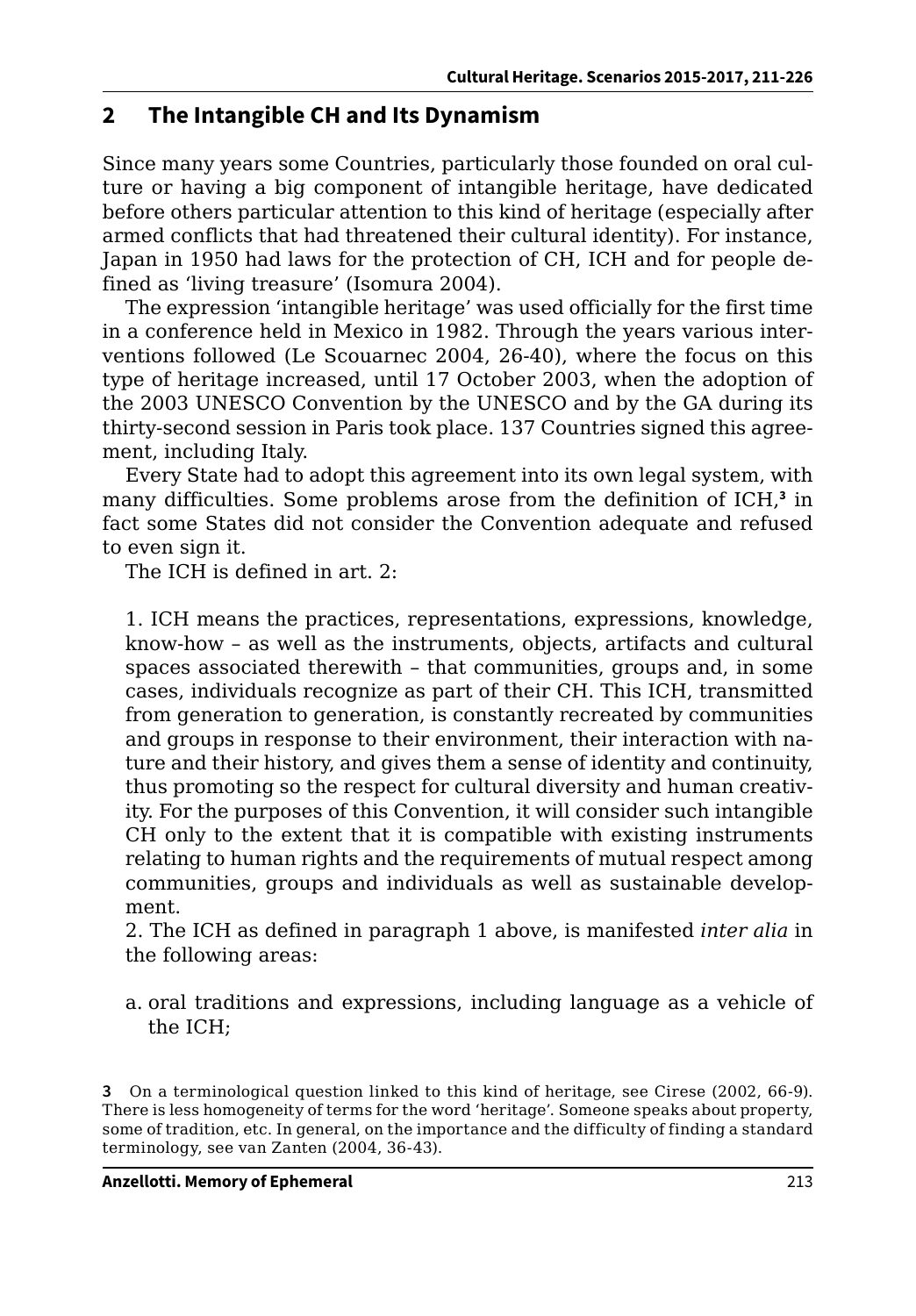- b. performing arts;
- c. social practices, rituals and festive events;
- d. the knowledge and practices concerning nature and the universe;
- e. traditional craftsmanship.

Indeed, the definition of ICH is too wide, without any specifications. This was however done in order to include more possible variations, although there are different opinions on the subject.

Scovazzi (2012, 6) identifies three essential components in the formulation: the manifestation of a practice (as expressed in the first two paragraphs of art. 2), the custodian community and a cultural space. We immediately notice how fundamental are for the first two aspects – the people and the community – and how an overlap between object and subject on the protection process can be created (Maguet 2011).

The object of protection corresponds in many cases to the people and their knowledge, therefore in some way the safeguarding of the heritage depends on them. However, they are also the subject who owns the heritage and often it is not about a single person, but a plurality. Therefore the consideration of a collective right appears within the identification of the subject of law; not surprisingly the participation of the community in the management and enhancement of the ICH is fundamental (As.pa.c.i. 2013).

Another problem is linked to the time, because the protection of this heritage is projected into the future, that is to say that future generations will become its 'owners' and guarantee its survival. It is as if these future generations, heirs of the tradition, had an unwritten obligation, a strict liability; there is therefore a succession of times and rights. It is said that only the silence of a generation may determine the vanishing of a tradition.

The main problem is the identification of the object of conservation and of its nature. It can have a material manifestation, but its essence is not generally in the material form, but into something of intangible nature such as knowledge, a *savoir faire* kept within a person. So, there is an overlapping between the material and the intangible, and between the subject and the object of law.

Usually one can speak about a community that, in some way, is responsible for the survival of a heritage and of passing it to future generations. So there is also a problem linked to the time.

Finally, a significant problem is the changeability of this 'heritage', because it is a living thing.

All of this generates many juridical problems because it puts at risk a based principle of law: certainty.

However, there are theories according to which, on the contrary, pro-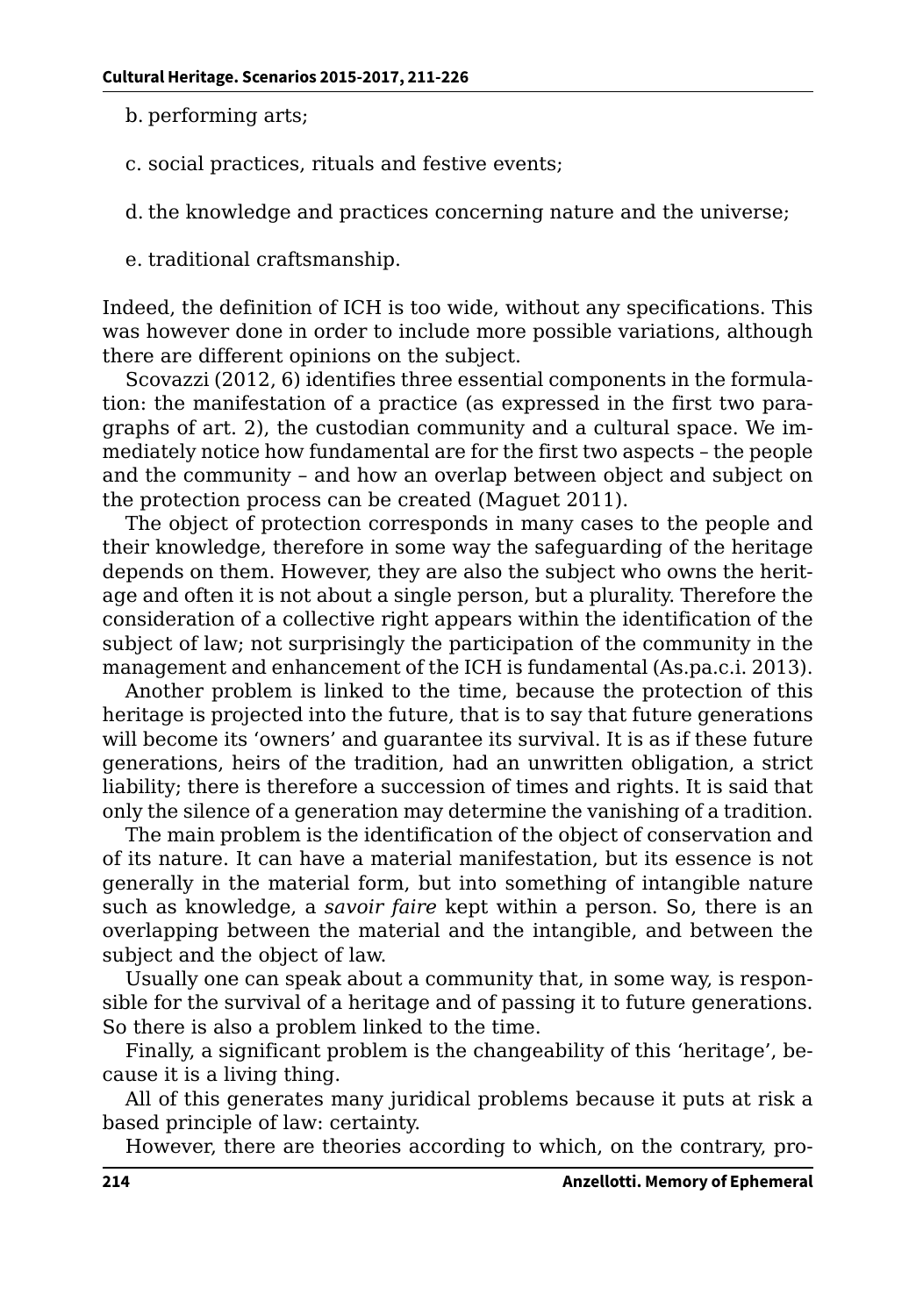vocatively, the immateriality sometimes can be a strength point. The intangible heritage cannot suffer from physical destruction and, being transmitted from generation to generation, would have a greater longevity. An interesting metaphor used in this regard by Ahmed Skounti (2011, 25) compares this transmission from generation to generation to genes passing from one descendant to another. This would also imply an 'evolutionary' change involving adaptation to time.

The subject is therefore in evolution, as well as the object.

We are facing a dynamic heritage, since it is alive, varies and changes. In this regard, it is interesting to notice the quote by an American writer of the Indian newspaper *Pueblo*, Leslie Marmon Silko (quoted in Portelli 2007), who says:

Today people think that ceremonies must be performed exactly as we have always done, and just a slip of the tongue could cause the ceremony to be discontinued or the sand pattern destroyed [...] But long ago, when people received these ceremonies, a pattern of change began immediately, either for the ruining of the yellow gourd rattle or the shrinking of the skin on an eagle's claw, or just as the voices of the singers changed from generation to generation. You see, in many ways, the ceremonies did nothing different from changing.

The changeability and mutability are therefore elements to be taken into consideration. Also from the legal point of view, one assists to a dynamic and under construction heritage, which would paradoxically lead to absurd, having to protect all that contributes to the asset of heritage and its definition. This would also undermine the basic principle of law that is certainty.

It is understandable, therefore, that the difficulties on the level of protection are not few, as specifically mentioned in the UNESCO Convention. It applies to all levels (local, national and international) and to all contexts, and concerns the creation of inventories,**<sup>4</sup>** administrative and financial measures to ensure the continuity of distinct practices.

Therefore, preserving does not mean making a material object last, but keeping the gesture, the movement, the songs that involve the body of

**4** Tornatore notices how an inventory is an attempt to neutralise, because it allows you to abstract the practices inventoried by the effects and emotions, but paradoxically this action to inventory increased the interest of researchers (Grenet; Hottin 2011, 17). It is not easy to create an archive/inventory, the risk of 'freezing', to make something aseptic is high, but if someone takes the first step, it is important for the future and for the conservation. It is important, however, not to distort the heritage with these actions of conservation and thus transform the CH ethnographic find into a kind of victim to cannibalise (to borrow the title of a French exhibition *Le musée cannibal* to Ethnographic Museum in Neuchâtel, 9 March 2002 – 2 March 2003, which criticised these possible distortions of the research).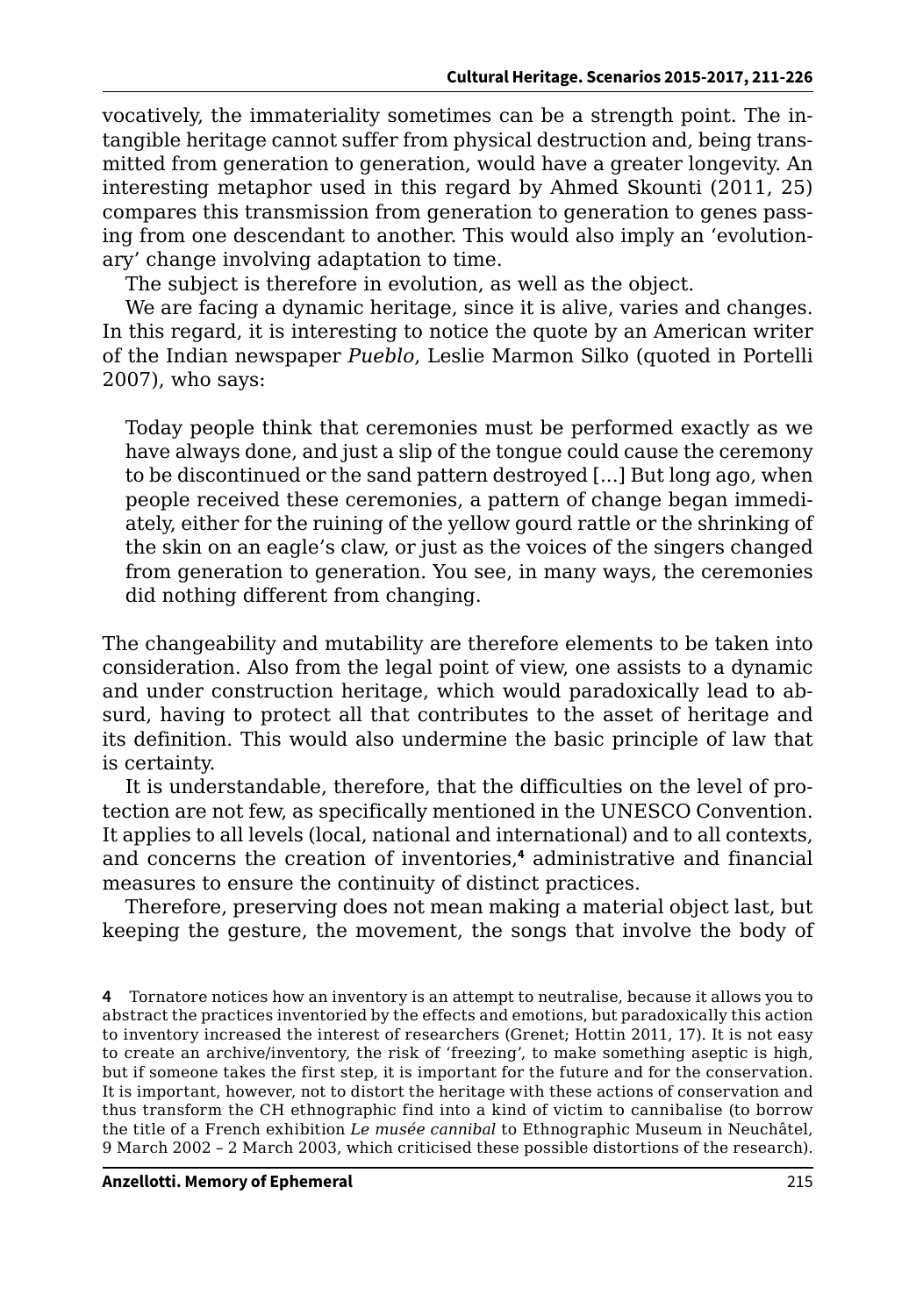practitioners, so that the physical body is a metaphor for the community, as well as the object of protection.

Here a further issue arises regarding the fine line between material and intangible.

One example that often arises in this regard is that of the Ise Temple in Japan. It is rebuilt, every 20 years, from scratch using techniques handed down from generation to generation (Munjeri 2004, 13-21); it is true that the temple is not the original one, because the materials are new and the manufacturers are different, but in this case the technique has remained the same for centuries: it is the intangible element that counts and that must be protected.

In Italy, these same questions were first presented with the DEA heritage, the determination of which is not easy. The concept of culture causes frequent confusion and is extremely subjective, deciding each time what is heritage and what is not. Fundamentally it is the context; here lies the difference between the artwork and the DEA heritage, because an object of folklore has no aura that makes it unique. It is not important to the object itself, but to its use and everything that relates to the world around it; in other words, the meaning that a community gives to that object, in a particular time and/or space. It can then be rightly said that the ICH "does not consist of objects or text, but in the socially widespread possibility to create them or recall them" (Portelli 2007).

According to that, this new category of heritage is strongly linked to memory, the evocation of which allows certain traditions to continue existing. Portelli (2007) emphasises that it is not possible to repeat the same songs and music as most of the popular expressions are related to improvisation and subject to the irruption of the present. On the other hand, memory itself is primarily a process, consisting of research and revisions related to depositaries ability to recall them and update them.

#### **3 The Definition of CH in Italy and the Problems of Reception of the UNESCO Convention**

The boundary between the material and the intangible is very thin, not only about the concept of intangible heritage itself, which has material expression, but also of CH. This fact has a number of 'values' that go beyond its materiality, which would flee even any economic evaluations, but are intended to be protected by the legal system because of what they represent (Giannini 1976; Morbidelli 2014).

Definitions that are too related to material outward expressions are, therefore, to be avoided, and this was clear by the end of the nineteenth century, when it began to reflect on the CH. Bronislaw Malinowski ques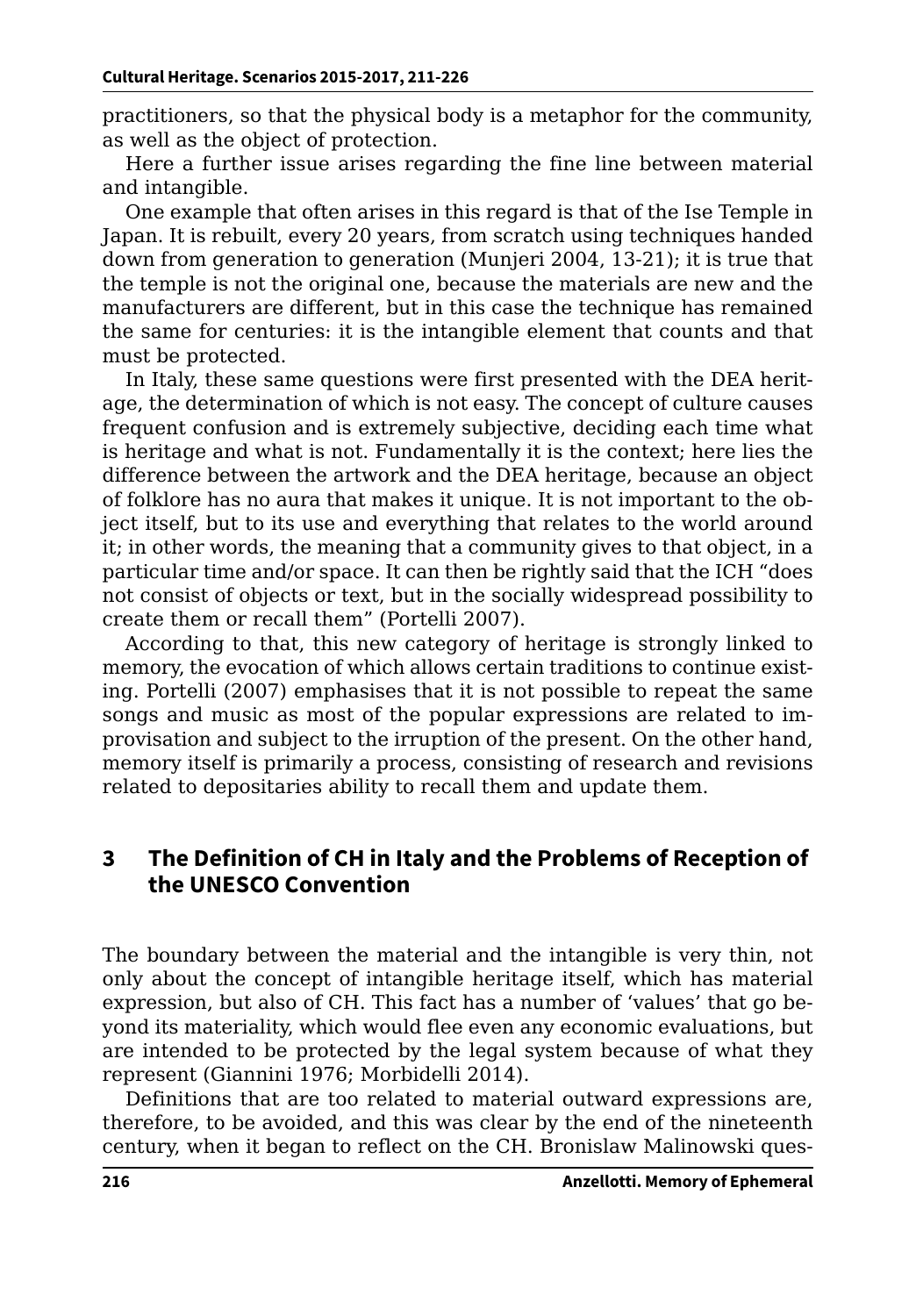tioned the 'closure' towards those aspects that named material culture (Malinowski 1931, 621-45).

Then it is no coincidence that today there are more and more theories exploring new ways for understanding the nature of heritage and artworks, looking for solutions that include more possible variants. Smith, for example, sees CH as a 'cultural process' linked to human actions and therefore linked to the social identity (2006, 44 and ff.); whereas other theories favour a holistic definition of cultural CH by bringing them together under the concept of resource (D'Alessandro 2014, 217).

In Italy, the definition of CH is provided in art. 2 of the 2004 Code, whose second paragraph states:

CH includes in its definition the immovable and movable things which, under Articles 10 and 11, have artistic, historical, archaeological, ethnoanthropological, archival and bibliographic and other things identified by law or under the law as evidence of civilization.

The term "testimonianza avente valore di civiltà" (evidence of civilization) is a result of numerous discussions and changes, seeking to encompass the greatest number of possible meanings. However, the reference to arts. 10-11, containing a list of objects under protection, seems to show a substantial closing to our intangible heritage.

This is partly confirmed by different judgments**<sup>5</sup>** that, in addition to underlining this problematic distinction between the material and the intangible as part of the same heritage, reaffirm how the cultural values, in order to be preserved, must be "embodied or incorporated into structures and these structures should in somehow be perpetual or stable" (Assini, Francalacci 2000, 46).

This need for a material manifestation is repeated in the same art. 7*bis* of the 2004 Code, implementing the 2003 UNESCO Convention,<sup>6</sup> which reads:

**6** Italy ratifies the Convention through Law no. 167, 27 September 2007, and, in the same context, the Parliament ratified also the 2005 Convention UNESCO, adopted on 20 October 2005, by means of Law no. 19, 19 February 2007. For this, with D. Lgs. 26 March 2008, no. 62, the art. 7*bis* is added to the 2004 Code.

**<sup>5</sup>** See for instance the case of Fiaschetteria Beltrame in Rome, whose constraint was considered legitimate by the decision of the State Council s. VI, 10 October 1983, no. 723 (*Cons. Stato*, 1983, 1, 1074) but it was considered illegitimate constraint for the library Croce, State Council, s. VI, 5 May 1986, no. 35 (*Rivista giuridica dell'edilizia*, 1986, 1, 585). Numerous other examples are possible: the Ancient pharmacy of Piazza del Campo in Siena, State Council, s. VI, 18 October 1993, no. 74 (*Rivista giuridica dell'edilizia*, 1994, 1, 133); the Library of Teatro of Reggio Emilia, State Council, s. VI, 23 March 1998, no. 358 (*Cons. Stato*, 1998, II, 454); the Caffè Genovese in Cagliari, State Council, s. VI, 28 November 1992, no. 964 (*Cons. Stato*, 1992, 1725).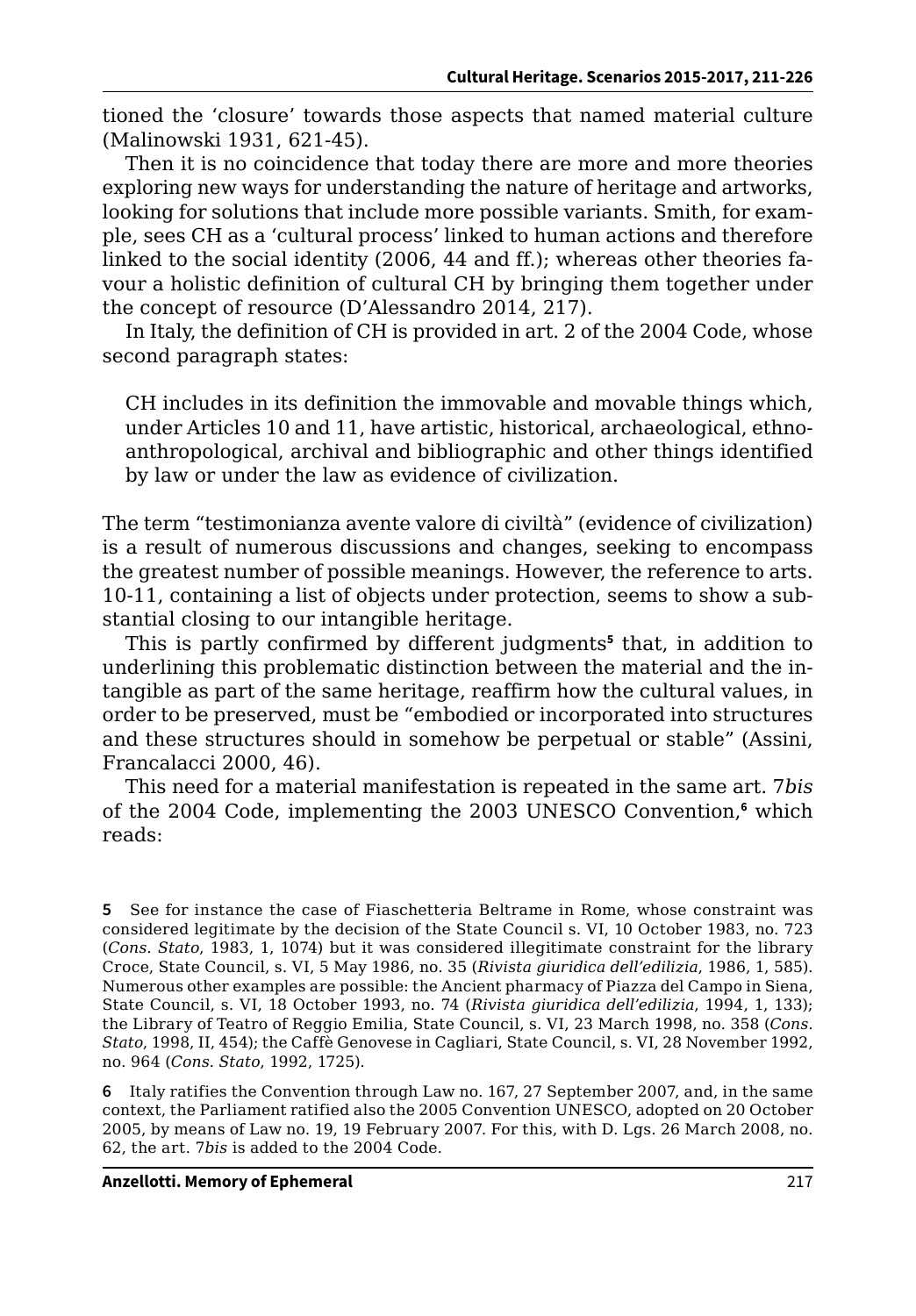The expressions of collective cultural identity covered by the UNESCO Convention for the Safeguarding of the ICH and for the protection and promotion of cultural diversity, adopted in Paris, respectively, 3 November 2003 and 20 October 2005, qualify for the provisions of this Code if they are represented by material evidence and the conditions are fulfilled and the conditions for applying Article 10.

As we can see, this article underlines the rejection of our legal system to this kind of heritage, because the legal concept recognised the necessity of materiality. Abroad, however, there are openings in this regard, seen in Spain, where there is a coherent and integrated law for the protection of the Spanish CH in all its forms, regardless of its Material substrate,**<sup>7</sup>** or the Portuguese or of Latin America, which mostly refer to the aforementioned Spanish. In Italy, when the Convention is signed, the only legislation that really protected an intangible heritage was the law 482/1999 on the protection of historic linguistic minorities.**<sup>8</sup>** An extended notion of CH, including the 'folk' and 'folklore' and connotative of communities regional or local cultural identities, is found also in the Italian Regional legislation.**<sup>9</sup>**

The 2004 Code seems to almost set aside this type of heritage. It seems to be in full agreement with that part of the doctrine that would consider them all included in the so-called 'cultural'**<sup>10</sup>** one, or in the 'intellectual property'. However, the international law does not consider as ICH those which, from the point of view of civil law, are considered objects of intellectual property (Cosi 2008, 161, 166 and ff.).**<sup>11</sup>**

**8** Cf. also Tarasco 2008. For a list of regulations for each Region, refer to Gualdani 2014.

**9** Liguria: art. 2(g) of new Statute and L.R. no. 32/1990; Molise: L.R. no. 9/1997 e no. 19/2005 *Patrimonio culturale immateriale: etnologico, sociale, antropologico, produttivo* (ICH: ethnological, social, anthropological, productive); Puglia: art. 2 *Nuovo Statuto/*New Statute (*tradizioni regionali*/ Regional tradition); Sardegna: L.R. no. 14 del 2006 (*Patrimonio culturale materiale e immateriale*/Material and ICH), cf. Cosi (2008, 162). Also there have been legislative proposals, such as 123A-IX presented by the Puglia Regional Councilor Sergio Blasi, which later became the R.L. 22 October 2012, no. 30, which governs the 'Regional interventions for the Protection and Enhancement of music and folk dances and oral tradition'. The law's aim is to safeguard the 'musical memory', supporting research and the publication of 'originals', *i.e.* records of 'performance of older singers', and finally creating 'a network of multimedia archives' where conserve and make the collected materials usable.

**10** For the Constitutional Court, the CH activities are a different thing, *i.e.* "concerning all activities related to the development and dissemination of culture" (*Corte Costituzionale*, sentences 7-9 July 2005, no. 285 and sentences 21 July 2004, no. 255).

**11** Gualdani (2014) underlines – through the example of Palio of Siena – also "while the protection of copyright is of the manor, the one designed for the intangibles is kind of public

**<sup>7</sup>** Then there are further specifications for each Region of Spain. In general sorting Portuguese, as well as that of Latin America, are highly influenced by the Iberian (Tarasco 2008, 2261-87; Vaiano 2011, 50).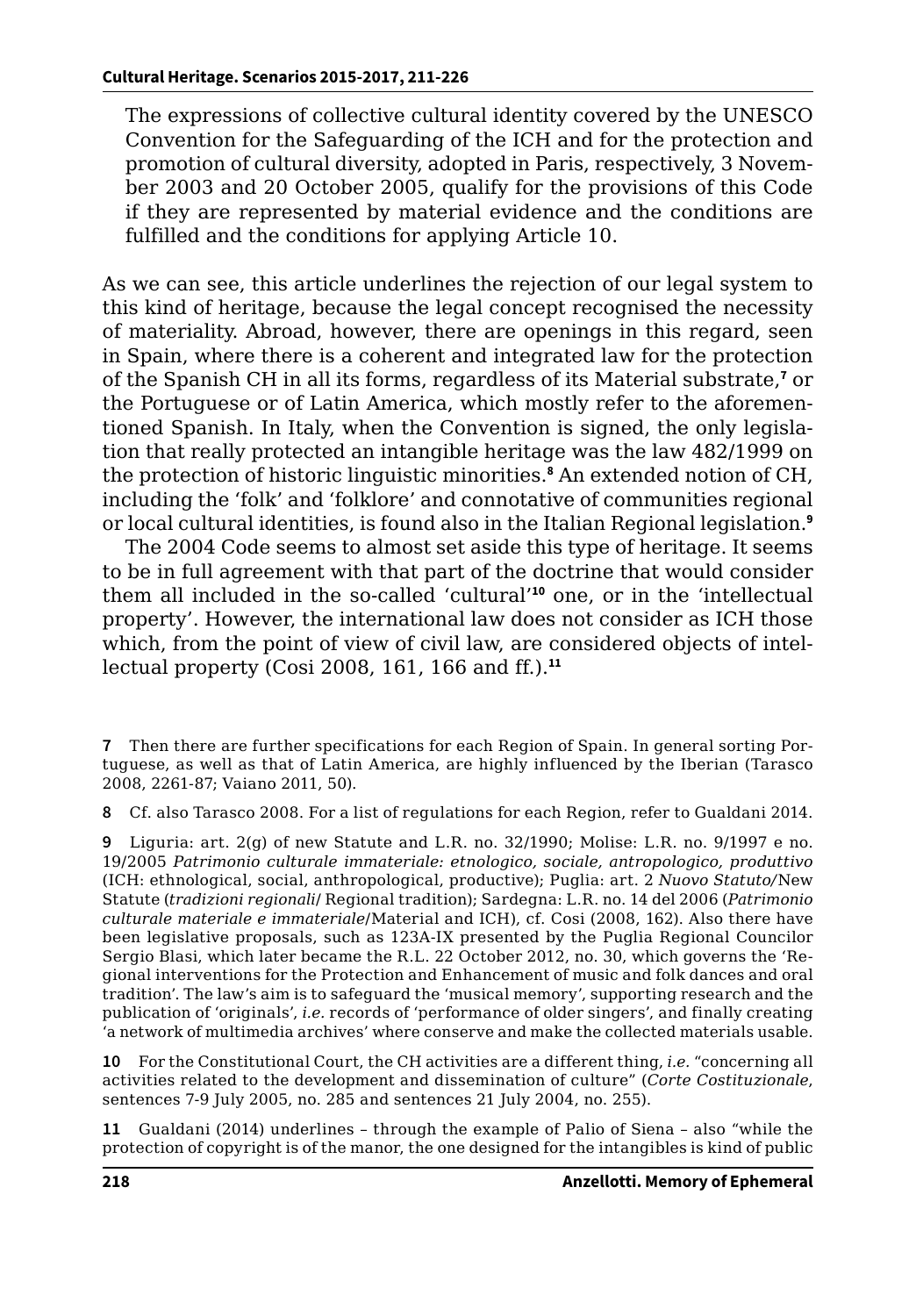#### **4 Dance as ICH and the Problems of Conservation**

The topic of 'intellectual property', copyright, is meaningful when it comes to dance, which is the example that I will bring here with particular attention to the folk area.

There is no doubt that in a dance can be expressed the culture and identity of people, a number of other elements flowing in it, such as social relations, tradition, music etc., not surprisingly different dances were recognised as an ICH of humanity (as flamenco, tango, etc.) for their characteristics of identity. Protecting a dance, however, is even more complex because of its ephemeral nature. Surely every type of dance presents different problems and therefore there are many general considerations to be done (Anzellotti 2016).

Firstly, we must point out that dance is an art of the body – one of the first means of man's expression – whose transmission has been always occurred from Master to student. Until a short time ago no codifications or universal forms of writing as for music existed.

Today there are various resources which can provide valuable assistance to this aim, as notation and in general new technologies, in particular video, but also the 3D or various forms of motion capture.

Certainly the video is an effective tool, but full of subjective viewpoints, from that of the cameraman or the field framing. Not to speak about the 'screening' of emotions that takes place in the following way. Emotions, which can be elicited by dancing and make it special, make the difference. It is certainly one of the main variants so much that the same dancer will not repeat the same exact performance twice. This has earned dance the title of ephemeral art par excellence, but today many scholars are no longer of this idea.

The ephemeral distinguishes increasingly the present century and also other contemporary art expressions that are characterised ever more by this feature. Therefore, the base of new aesthetics and conservative questions are posed. It is not strange to find applications, which are usually applied today in contemporary art, with the same way of thinking and similar conservative solutions in dancing too. For instance, also in this case we recognise the same attempt to give greater voice to the artist, who is involved in interviews, creation of archives or drafts about his 'will' on future works, including a possible 'right to euthanasia'.

If arts are a mirror of their time, which is the reason why it is ephemeral and volatile, nonetheless we must respect its own will by documenting this choice so that a trace of it remains.

law, because it aims to pursue the public interest that led to pass on and promote awareness of identity traditions of a community".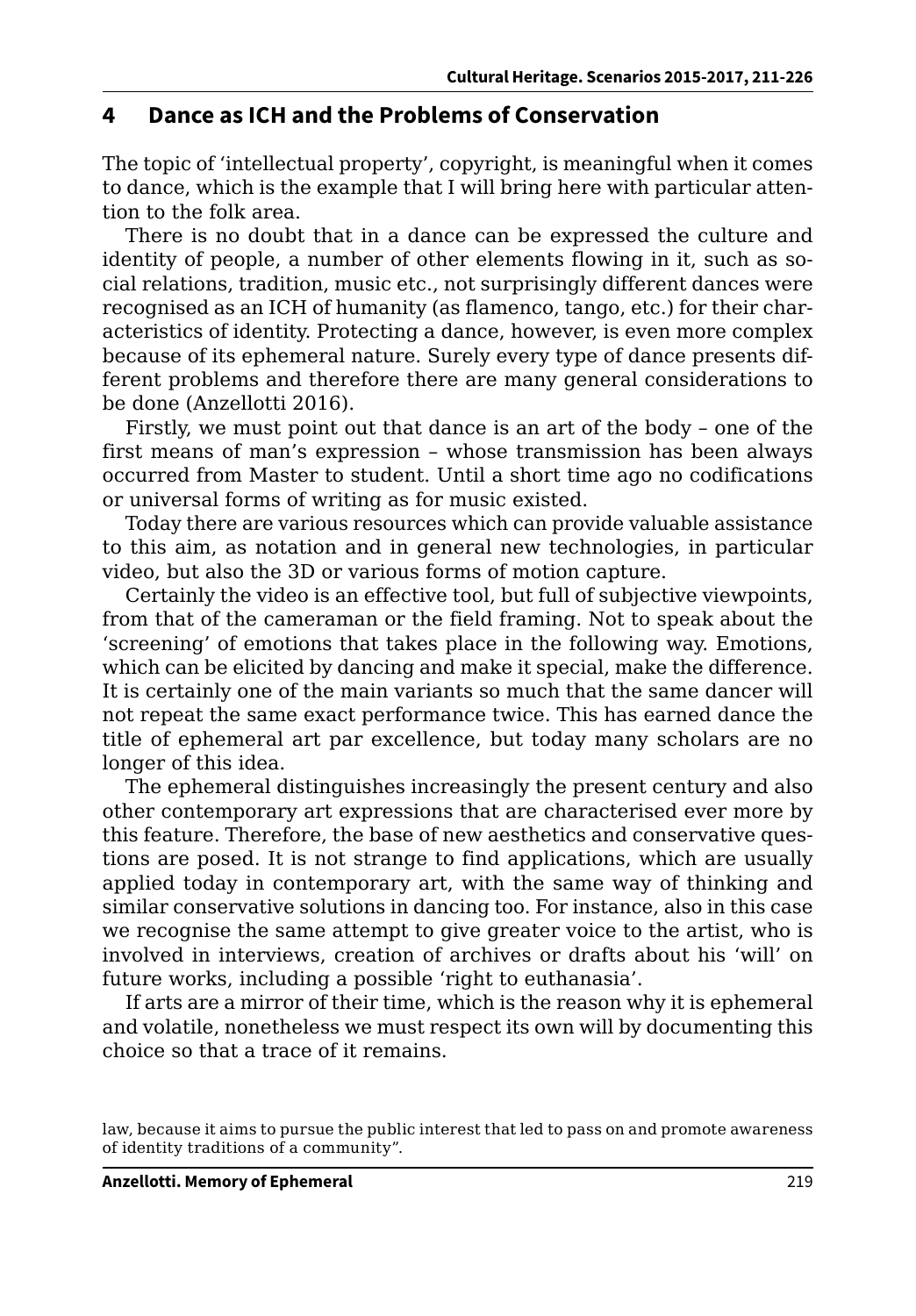Another important choice is what is needed to leave aside, rather than distorting it and bringing it against his own nature. Obviously in this field the positions of scholars are different. Someone says that performances are unrepeatable – such as Peggy Phelan – and argues that it is necessary to repeat them, as well as restore them – such as Richard Schechner – (as quoted in Formis 2015, 98).

In my opinion, the most important thing is to prevent arts from being treated as an exclusive good for the market, only related to money.

Like any other ICH, dance is extremely sensitive to the phenomena of globalisation in all its aspects. So there are many fusions and this is certainly a possibility of enrichment and creation (think of, for example, the fusion between flamenco and contemporary dance or flamenco and Indian dance, in this case because you are having affinities and possible 'kinship' between the dances). However, if you are not aware of the dances that are subject to fusion, you can create abnormal hybrids and so much confusion that threatens to also lose the 'genuineness', to lose the roots. On the contrary, even the 'freezing' is dangerous. Some scholars believe that, sometimes, the researchers create 'anomalies' excessively schematising dances rather than identifying them as changing and tied to the personal style of each individual. The dance is a living art so some change is normal. You cannot reduce the dance (or any other intangible heritage) to a wreck destined to dusty windows of museums, therefore, no longer corresponding to the changes in society, to which it is subject.

Certainly, it must be assumed that in this body art the main element is the dancer, who is at once the source, the archive and the work, just like many other intangible traditions. That is why there are important interviews, a direct contact with the 'custodians' materials' of this intangible, dancers in this case.

At this point we might be able to understand the complexity of the discussion on how and what to preserve.

Returning specifically to folk dances, like other ICH, they mutate, evolving and are linked to the style of each performer and no schematisations or masters exist. It is said that one should 'steal' any dancing step, which will be learned by observing with no technical explanations. It is in fact necessary for dancers to be spontaneous and put talent on their own.

It follows that any form of 'conservation' corresponds to freezing; for someone might say that the notation is not applicable to folklore dances.

The same issue is valid for videos, as some scholars believe that their use is risky since it would end up harnessing dancing into a specific person's style or a group of people who are taken. The beauty and vitality of these dances, however, is often the variety and free interpretation which everyone can apply.

Despite all, choices are necessary and today many types of technologies offer different opportunities. Let us see how all the technological in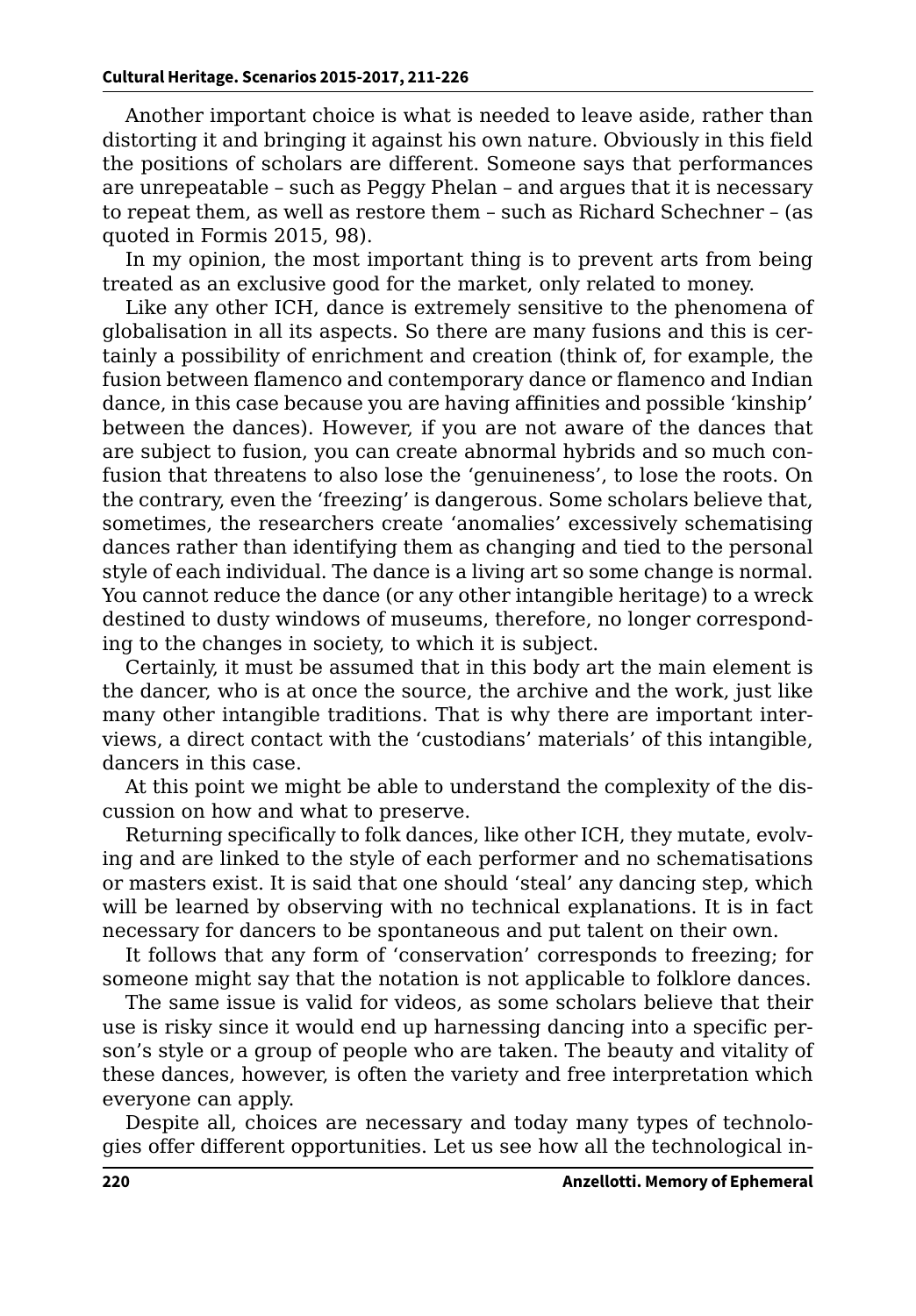novations and globalisation processes may be poison and medicine at the same time, since they can help to spread the heritage, but also to distort it (Scovazzi 2012, 5).

This is the case of the *pizzica pizzica* and the *Concertone della Notte della Taranta*. Here there are several contaminations and drifts, but thanks to this media and marketing process, *pizzica* has undergone an unprecedented boom.

It is therefore necessary to keep the root in the most scientific and correct way possible, but at the same time to let the 'evolution' take its course.

Interesting, I think, is the approach adopted in Greece for their traditional dances. In Athens, there is a Living Museum Dora Stratou which is a combination of museum, archive and research center. The key aspect is the documentation of the dances in the villages and their spread from person to person, without the establishment of a master. Then there is the entire documentary support made of writings, pictures, video, audio etc. which supports research for maintaining the root.

This example leads to the other issue on where to keep dance (but also any ICH): a museum, an archive, a research center? These sites are subject to the upheavals of this century and the fluid-soaked dichotomies.

## **5 Museum or Archive: How to Preserve an Ephemeral Heritage?**

New technologies are dematerialising documents, objects, art and so on. This leads to a disruption of memorial sites, often in crisis because of their 'static connotation'.

Today a new idea of museum is coming, because this place is strongly in crisis, more and more often likened to a cemetery. The initiatives to revive them are multiplying, giving space for action.

The art increasingly comes out of museums, but the museum is transforming into theatres and it accommodates performing arts and dance, increasingly present during opening ceremonies and other events.

Meanwhile, the museum is hybridised. There is talk of White box – Black cube (Foster 2015, 25-6). By this we refer to the different space that should be on the basis of the work of art exposed. It goes from the necessity of a dark space – especially for the video installations – characterised by a classical approach of the public, as if you were in the theatre, in one instead open, where you have a neutral space-time dimension (the MoMa of New York responds to these criteria).

For dance it is possible to think of something situated between these two realities. We should also consider a museum without objects, not just because of the intangibility of the heritage, which is not based on the object itself, but due to the fact that dematerialisation hits also material heritage through new technologies when they are digitised, as well as it is virtualis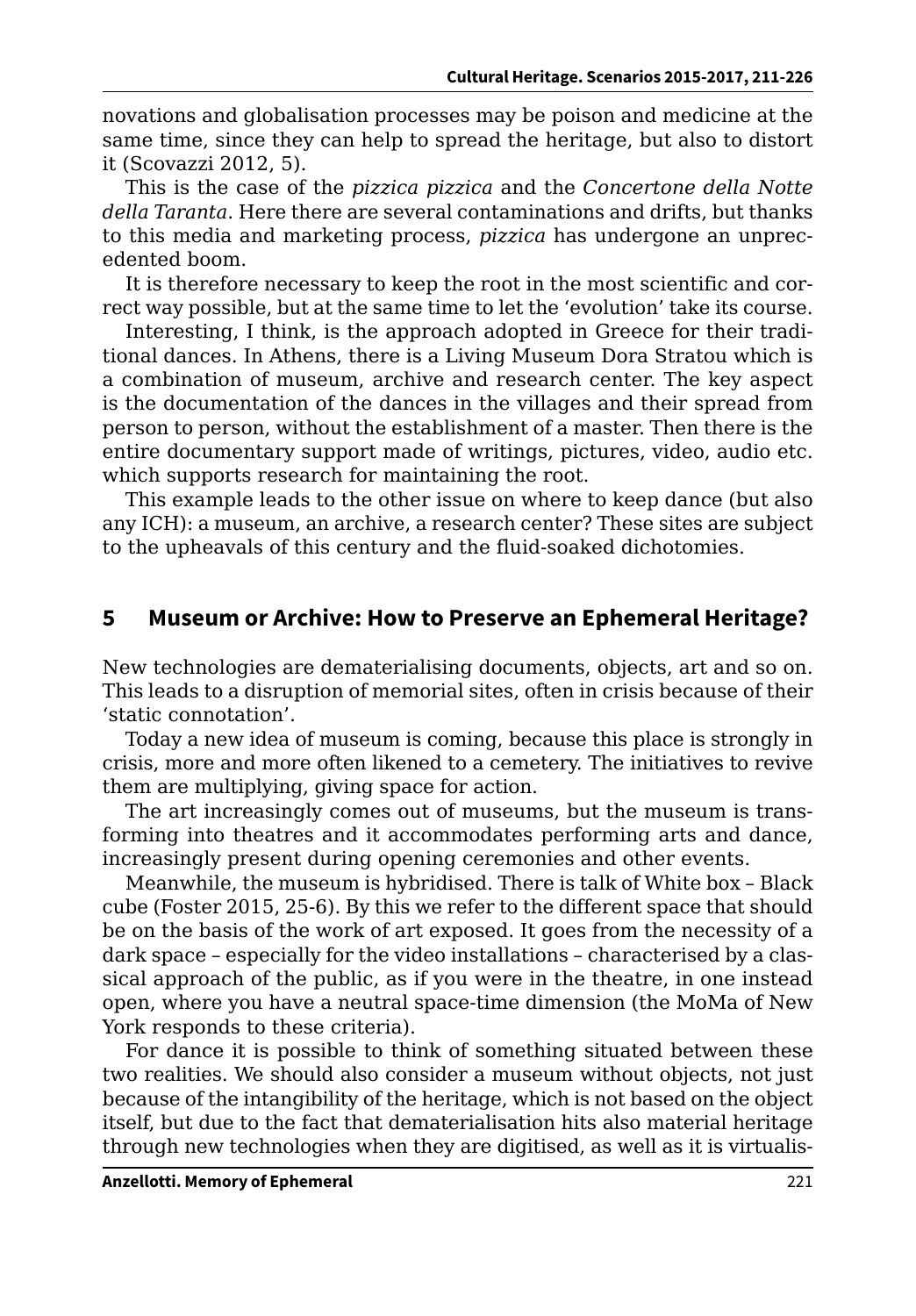ing exhibition spaces.

These same questions arise in general for other intangible heritage, such as those related to folklore. We have already seen that in these cases the aesthetic norm is subject to extra aesthetic rules, and therefore, ethnographic museums, which are educational in nature, cannot be reduced to mere exhibition for only objects (Assini, Francalacci 2000, 191-3).

Thus, on one hand, it is necessary that the practical element becomes a fundamental ritual, supported by proper scientific documentation that allows studies and maintenance of the original roots. While, on the other hand, it has to keep room for a new evolution which characterises this heritage.

For a long time, the museum was regarded as a place of exhibition, preservation and conservation of cultural materials from the past. In this view, it seems that the museum does not have much to do with the contribution to the safeguarding of ICH, and in fact there were expositions to underline the negatives drifts of musealisation, like the EXPO of 2002 at MEN (Musée d'Etnographie de Neuchâtel),**<sup>12</sup>** with an eloquent title *Le musée cannibal* (Bonavita 2004). In reality, all depends on how the problem is approached (Yoshida 2004, 112, 114-15).

Formalisation of the intangibility is given by the more widened definition of museum issued by ICOM with the inclusion of the term 'intangible'. We read that the museum "performs research concerning the tangible and intangible evidence of people and their environment; acquires, preserves, communicates and, above all, the exhibits, for purposes of study, education and enjoyment".**<sup>13</sup>**

Obviously, new challenges arise for museums to adapt themselves to this dynamism that characterises the intangible.

According to Patrix (2015) an example that responds to the recommendations of Kurin (2004), which can be applied for a good ICH museum, is the Fado Museum in Lisbon because it renews the museum habits and lies in the community bosom as well as actual practices. Moreover, it invites actors to present their art outside of living exhibition.

There is also the delicate issue of the archives. If safeguarding means creating inventories it means to be the need of a stock then. However, how can anything be stored in a living process? Apparently, it is necessary to start from the living thing and to get then to the store.

It is also true that the disappearance of something can leave traces,

**13** Extract from the Statute of ICOM (art. 2 on definitions), adopted by the 16th General Assembly of ICOM (The Hague, Netherlands, 5 September 1989) and amended by the 18th General Assembly of ICOM (Stavanger, Norway, 7 July 1995) and by the 20th General Assembly (Barcelona, Spain, 6 July 2001).

**<sup>12</sup>** [http://www.men.ch/fr/expositions/anciennes-expositions/black-box-depuis-1981/](http://www.men.ch/fr/expositions/anciennes-expositions/black-box-depuis-1981/le-musee-cannibale/) [le-musee-cannibale/](http://www.men.ch/fr/expositions/anciennes-expositions/black-box-depuis-1981/le-musee-cannibale/).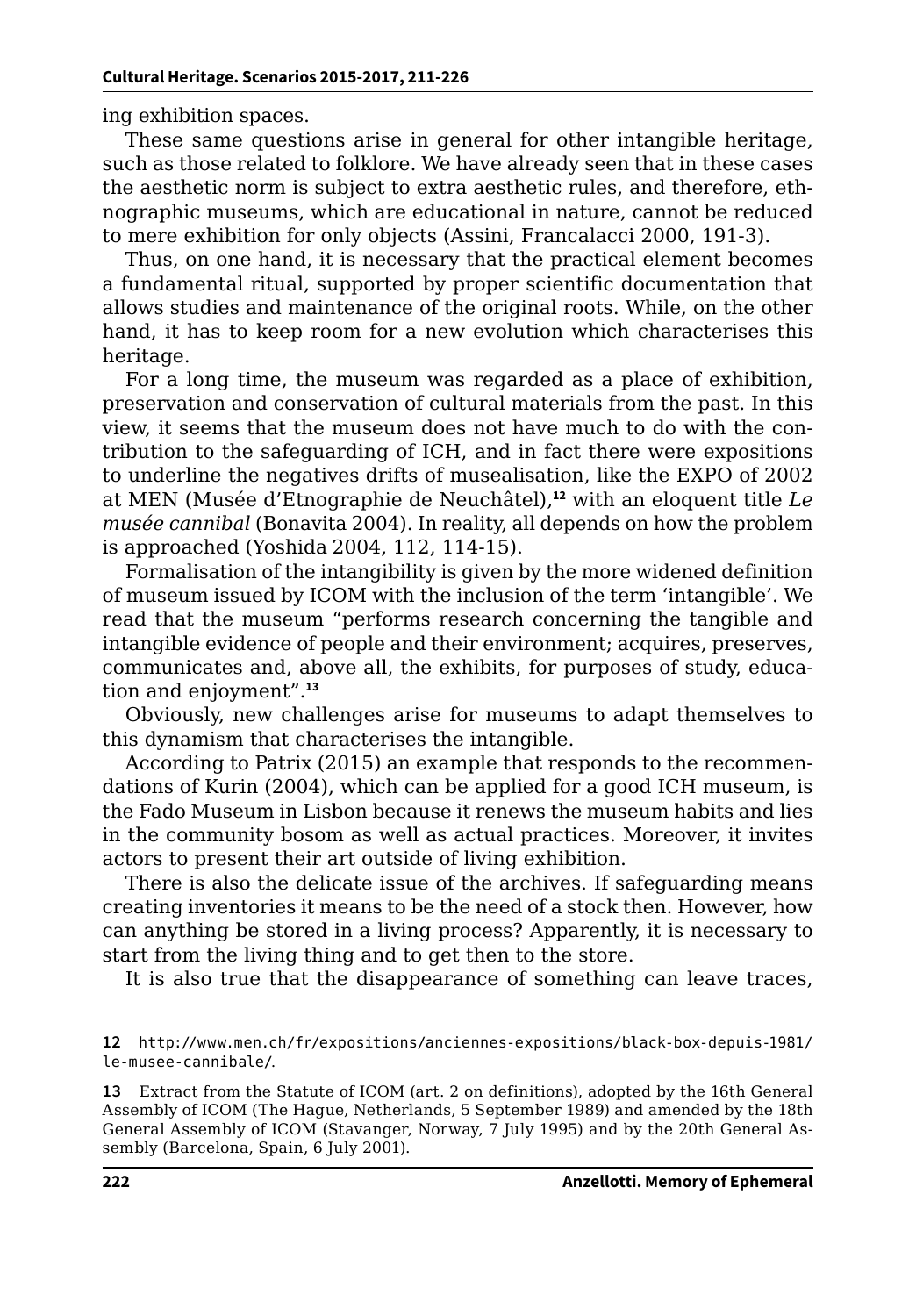and on this is based the archive, as said by Derrida (2014): he underlined also the negative aspects of the archive, often linked to political control (Derrida 1995).

# **6 Conclusions**

In conclusion, I can say that the memory of the ephemeral involves various problems, from the legal to the more strictly conservative one and that many pitfalls may arise. The greatest paradox is that new technology, although it seems to have offered some solutions, actually gives us new challenges and risks, like the above mentioned 'freezing' – *i.e.* through the video – or oblivion caused by an overabundance of memory – remembering all means to not remember anything – (cf. Borges 1997). Furthermore, technology gives one an ephemeral materiality (virtuality), creating other forms of immateriality.

How to store an intangible heritage? Giving it an intangible/virtual materiality?

But another question may be even when to store it: if the practice is not necessary to safeguard life, if it is not dead safeguard, it is not helpful (Barbéris 2015).

The main risks are of marketing and folklorisation and of contextualisation and reification. However, it seems to be not disregarded by an alteration which in any case would be created. As anthropologists write, also the transcripts of songs are not neutral acts (Goody 2004). In the same way any form of transmission, as it is inherent in the word itself, involves a form of betrayal.

Musealising an object of performance means somehow faking it, because it is decontextualised. There is some sort of reference to "historical instance" mentioned by Cesare Brandi (1963, 34). The authenticity of an object depends on the use and history forming its identity. As previously assessed, a museum of objects makes no sense and the object itself does not have a folkloric value, neither material nor aesthetic, but the difference lies precisely in its use.

Certainly, we cannot remain closed in one subject area, but a dialogue between the various fields of knowledge is fundamental to meet and compare various points of view. It is also important to put at the center of reflection the artist/the person holders of knowledge and to spread interest, culture, starting even from schools.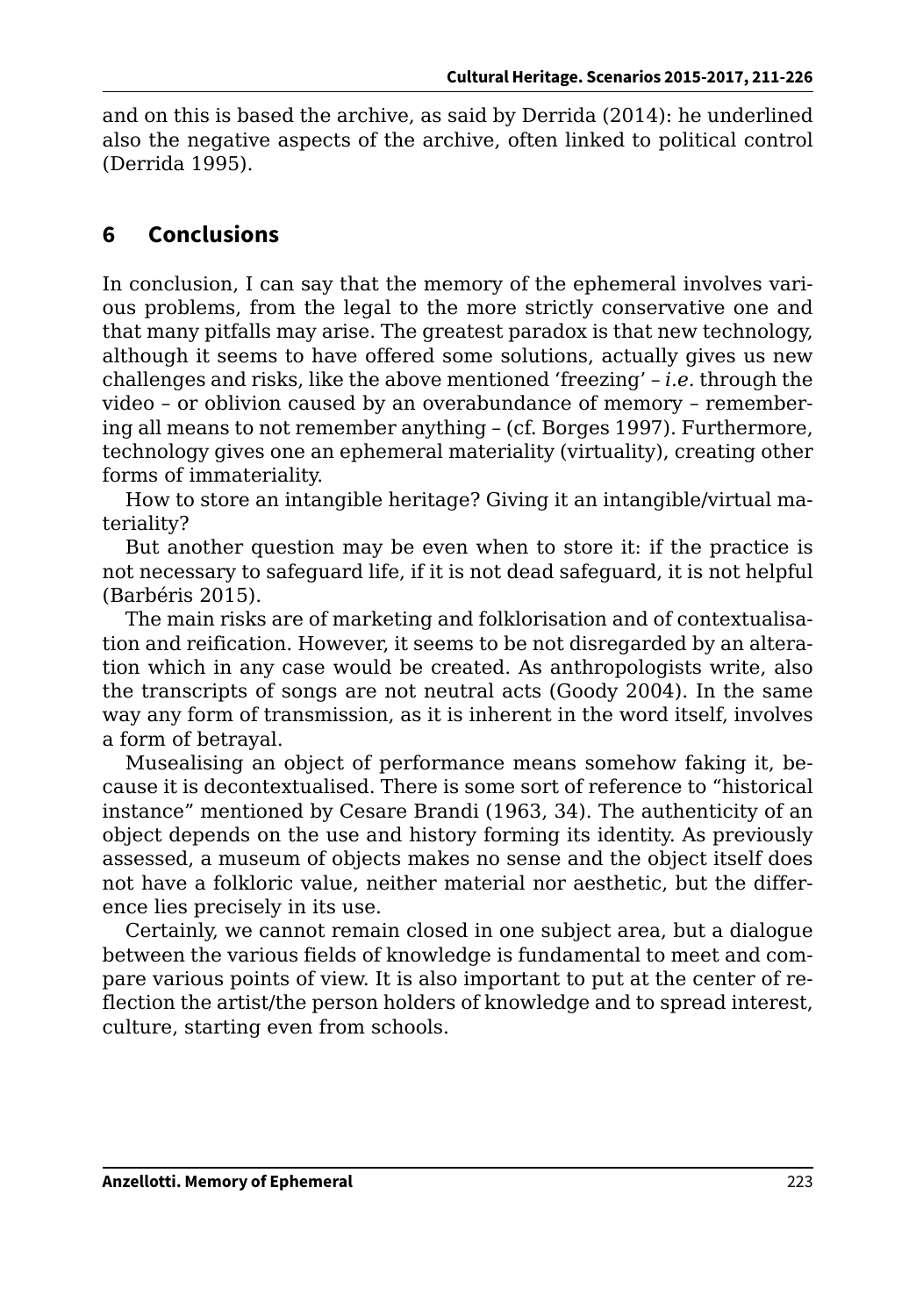## **Bibliography**

- Adorno, Theodor; Horkheimer, Max (1966). *Dialettica dell'Illuminismo*. Torino: Einaudi.
- Anzellotti, Elisa (2016). *Memoria e materia della danza. Problemi conservativi di un patrimonio culturale immateriale*. Saarbrücken: Edizioni Accademiche Italiane.
- Assini, Nicola; Francalacci, Paolo (a cura di) (2000). *Manuale dei beni culturali*. Padova: CEDAM.
- As.pa.c.i., Associazione per la salvaguardia del patrimonio culturale immateriale (a cura di) (2013). *La partecipazione nella salvaguardia del patrimonio culturale immateriale. Aspetti etnografici, economici e tecnologici*. Milano: Regione Lombardia, Archivio di Etnografia e Storia Sociale. URL [http://www.echi-interreg.eu/assets/uploads/ReportA-](http://www.echi-interreg.eu/assets/uploads/ReportASPACI2_ISBN_web.pdf )[SPACI2\\_ISBN\\_web.pdf](http://www.echi-interreg.eu/assets/uploads/ReportASPACI2_ISBN_web.pdf ) (2017-12-15).
- Barbéris, Isabelle (éd.) (2015). *L'archive dans les arts vivants. Performance, danse, théâtre*. Rennes: PUR.
- Bonavita, Riccardo (2004). *Le cannibale, c'est nous* [online]. URL [http://](http://cav.unibg.it/elephant_castle/web/saggi/le-cannibale-c-est-nous/5) [cav.unibg.it/elephant\\_castle/web/saggi/le-cannibale-c-est](http://cav.unibg.it/elephant_castle/web/saggi/le-cannibale-c-est-nous/5)[nous/5](http://cav.unibg.it/elephant_castle/web/saggi/le-cannibale-c-est-nous/5) (2017-12-15).
- Borges, Jorge Luis (1997). "Funes, o della memoria". *Finzioni*. Vol. 1 of *Opere*. Milano: Mondadori, 707-15.
- Brandi, Cesare (1963). *Teoria del restauro*. Einaudi: Torino.
- Cirese, Alberto Mario (2002). "Beni immateriali o beni inoggettuali?". *Antropologia Museale*, 1(1), 66-9.
- Cosi, Dante (2008). *Diritto dei beni e delle attività culturali*. Roma: Aracne.
- D'Alessandro, Alberto (2014). "La Convenzione quadro del Consiglio d'Europa sul valore dell'eredità culturale per la società (Faro, 27 ottobre 2005)" [online]. Picchio Forlati, Maria Laura (a cura di), *Il patrimonio culturale immateriale. Venezia e il Veneto come patrimonio europeo*. Venezia: Edizioni Ca' Foscari - Digital publishing, 217-21. DOI [10.14277/978-88-97735-66-3](http://doi.org/10.14277/978-88-97735-66-3).
- D'Elia, Gianni (2010). "La tutela del patrimonio culturale immateriale". Santoro, Vincenzo; Torsello, Sergio (a cura di), *Sui patrimoni immateriali del Salento e del Gargano. Problemi e prospettive*. Roma: Squilibri, 9-41.
- Derrida, Jacques (1995). *Mal d'archive. Une impression freudienne*. Paris: ed. Galilée.
- Derrida, Jacques (2014). *Trace et archive, image et art*. Paris: Ina ed.
- Formis, Barbara (2015). "L'utopie de l'identique". Barbéris 2015, 95-106.
- Foster, Hal (2015). "After the White Cube". *London Reviews of Books*, 37(6), 25-6.
- Giannini, Massimo Severo (1976). "I beni culturali". *Rivista Trimestrale di Diritto Pubblico*, 26(1), 3-38.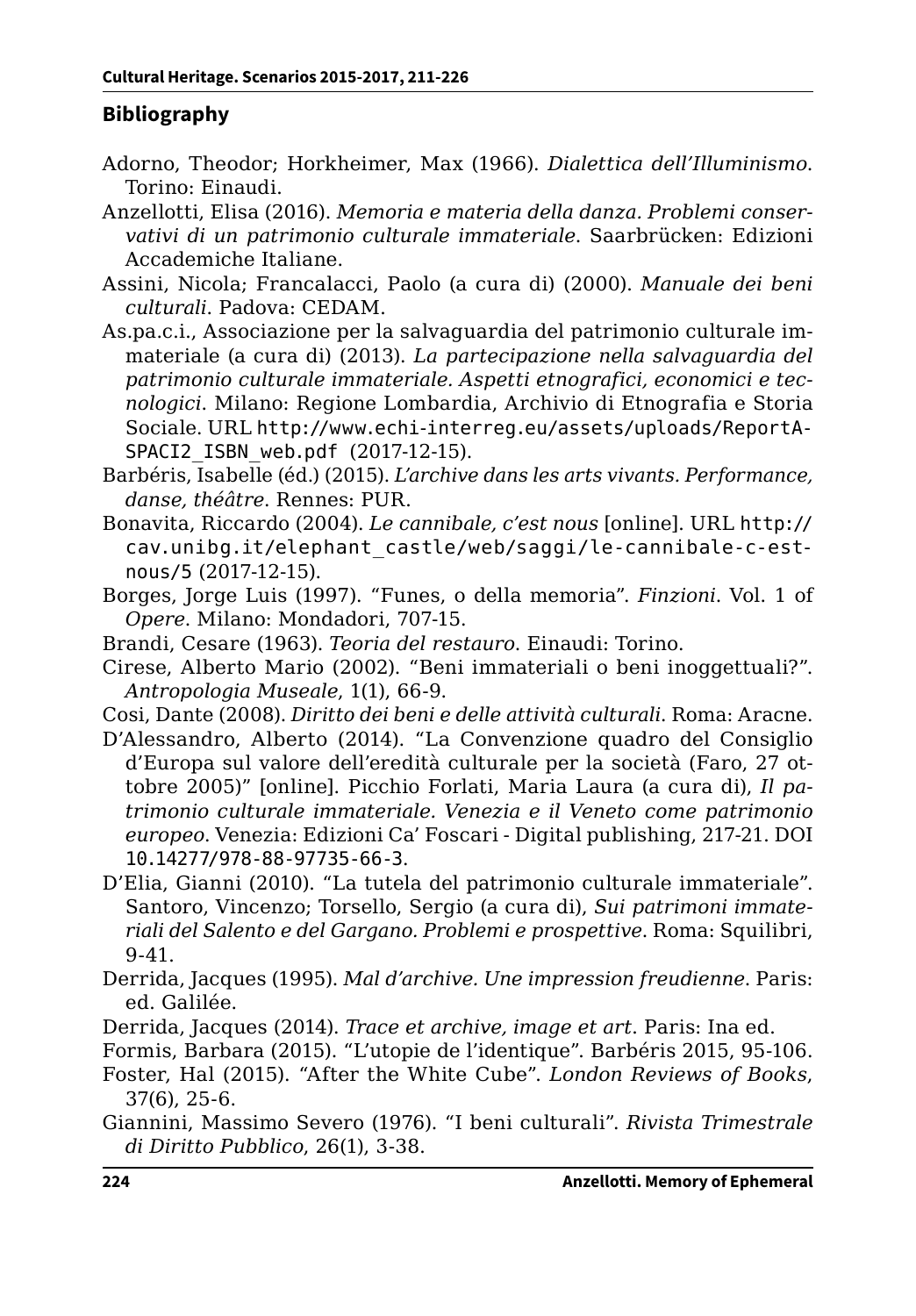- Goody, Jack (2004). "La transcription du patrimoine oral". *Museum international*, 221/222. Paris: éd. UNESCO, 93-8.
- Grenet, Sylvie; Hottin, Christian (2011). "Un Livre Politique". *Le patrimoine culturel immatériel. Enjeux d'une nouvelle catégorie. Revue internationale de l'imaginaire*, 17, 9-19.
- Gualdani, Annalisa (2014). "I beni culturali immateriali. Ancora senza ali?". *I beni immateriali tra regole privatistiche e pubblicistiche = Atti del Convegno* (Assisi, 25-27 ottobre 2012) [online]. *Aedon*, 1. URL <http://www.aedon.mulino.it/archivio/2014/1/gualdani.htm> (2017-12- 15).
- Judt, Tony (2009). *L'età dell'oblio. Sulle rimozioni del '900*. Roma; Bari: Editori Laterza.
- Isomura, Hisanori (2004). "Le Japon et le patrimoine immatériel". *Le patrimoine culturel immatériel. Les enjeux, les problématiques, les pratiques*. Paris: Maison des cultures du monde, 41-8.
- Kurin, Richard (2004). "Musées et patrimoine immatériel. Culture morte ou vivante?". *Les Nouvelles dell'ICOM*, 4, 7-9.
- Le Goff, Jacques (1982). *Storia e memoria*. Torino: Einaudi.
- Le Scouarnec, François Pierre (2004). "Quelques enjeux liés au patrimoine culturel immatériel". *Le patrimoine culturel immatériel. Les enjeux, les problématiques, les pratiques. Revue internationale de l'imaginaire*, 17, 26-40.
- Lipovetsky, Gilles (2010). *La cultura-mondo. Risposta a una società disorientata*. Milano: O barra O.
- Lipovetsky, Gilles (2013). *L'era del vuoto. Saggi sull'individualismo contemporaneo*. Trad. di Paolo Peroni, Giovanni Caviglione. Milano: Luni. Trad. di: *L'ère du vide. Essais sur l'individualisme contemporain*. Paris: Folio, 1995.
- Lyotard, Jean Françoise (1981). *La condizione postmoderna. Rapporto sul sapere*. Milano: Feltrinelli. Trad. di: *La condition postmoderne. Rapport sur le savoir*. Trad. di C. Formenti. Paris: ed. Minuit, 1979.
- Maguet, Frédéric (2011). "L'image des communautés dans l'espace public". Bortolotto, Chiara (éd.), *Le patrimoine culturel immatériel. Enjeux d'une nouvelle catégorie. Revue internationale de l'imaginaire,* 17, 48-9.
- Malinowski, Bronisław (1931). s.v. "Culture". *Encyclopaedia of the social sciences*, vol. 4. New York: McMillan, 621-45. Trad. it.: *Il concetto di cultura. I fondamenti teorici della scienza antropologica*. A cura di Pietro Rossi. Torino: Einaudi, 1970, 131-92.
- Morbidelli, Giuseppe (2014). "Il valore immateriale dei beni culturali". *I beni immateriali tra regole privatistiche e pubblicistiche = Atti del Convegno* (Assisi, 25-7 ottobre 2012) [online]. *Aedon*, 1. URL [http://www.](http://www.aedon.mulino.it/archivio/2014/1/morbidelli.htm) [aedon.mulino.it/archivio/2014/1/morbidelli.htm](http://www.aedon.mulino.it/archivio/2014/1/morbidelli.htm) (2017-12-15).